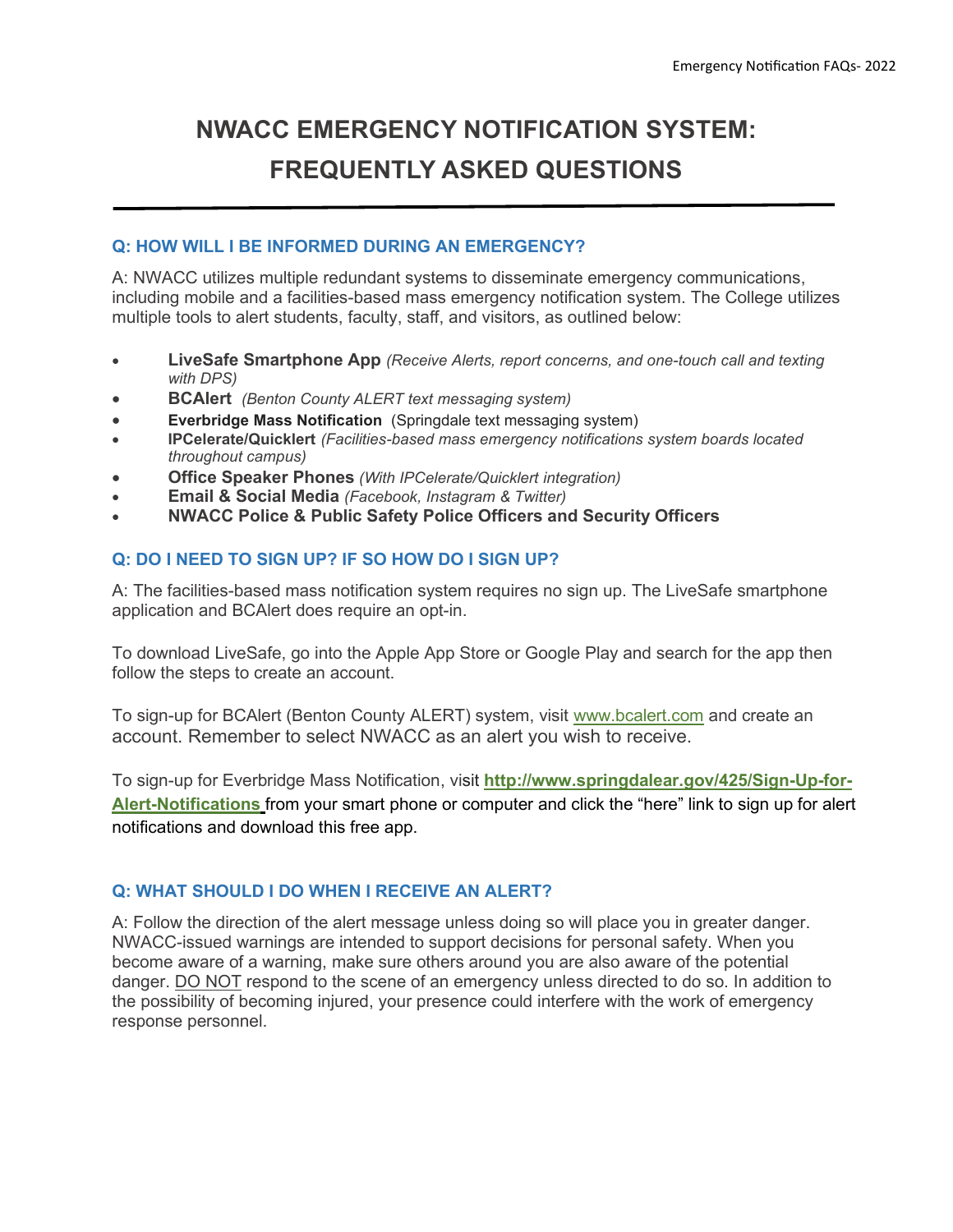#### **Q: WHAT KIND OF SITUATIONS WILL THIS NOTIFICATION PROCESS BE USED FOR?**

A: The College will only send you messages when circumstances arise posing a threat of imminent danger. Emergencies such as, but not limited to fire, tornado, hazardous materials spill, or an act of violence. Please note the LiveSafe App will typically not be utilized when the college is closed and neither faculty, staff nor students are not on campus. The system will also be used for Timely Warning as identified by the Jeanne Clery Act.

## **Q: WHAT IS THE JEANNE CLERY ACT?**

A: The Jeanne Clery Disclosure of Campus Security Policy and Campus Crime Statistics Act

(Clery Act), as part of the Higher Education Opportunity Act, is a federal law that requires colleges and universities to disclose certain timely and annual information about campus crime and security policies. All public and private institutions of postsecondary education participating in federal student-aid programs are subject to this requirement. The Clery Act requires colleges and universities to:

- Publish an annual report disclosing campus security policies and documenting three previous calendar years of select campus crime statistics.
- Provide crime statistics to the U.S. Department of Education.
- Issue **timely warnings** about Clery Act crimes which pose a serious or ongoing threat to students and employees.
- Keep a public crime log accessible to the public.
- Uphold basic rights for survivors of sexual assault.

Campus crime, arrest and referral statistics include those reported to the NorthWest Arkansas Community College Police Department, those designated as Campus Security Authorities, and law enforcement agencies who provide services to NorthWest Arkansas Community College owned and leased properties.

The Clery Act is named in memory of 19-year-old Lehigh University freshman Jeanne Ann Clery, who was raped and murdered on April 5, 1986, while asleep in her residence hall room.

Her parents, Connie and Howard Clery later discovered that students hadn't been told about 38 violent crimes on the Lehigh campus in the three years before her murder. They joined with other campus crime victims and persuaded Congress to enact this law, which was originally known as the "Crime Awareness and Campus Security Act of 1990." A 1998 amendment formally named the law in memory of Jeanne Clery.

#### **Q: ARE THESE SYSTEMS TESTED?**

The systems are tested multiple ways on a scheduled bases to ensure effectiveness.

#### **Q: WILL THE MASS EMERGENCY NOTIFICATION BOARDS BE USED FOR WEATHER-RELATED CLOSURES?**

A: The mass notification boards will only be used for weather-related emergencies if there is an imminent danger such as tornado or a snow storm with impact on the College's normal business operations.